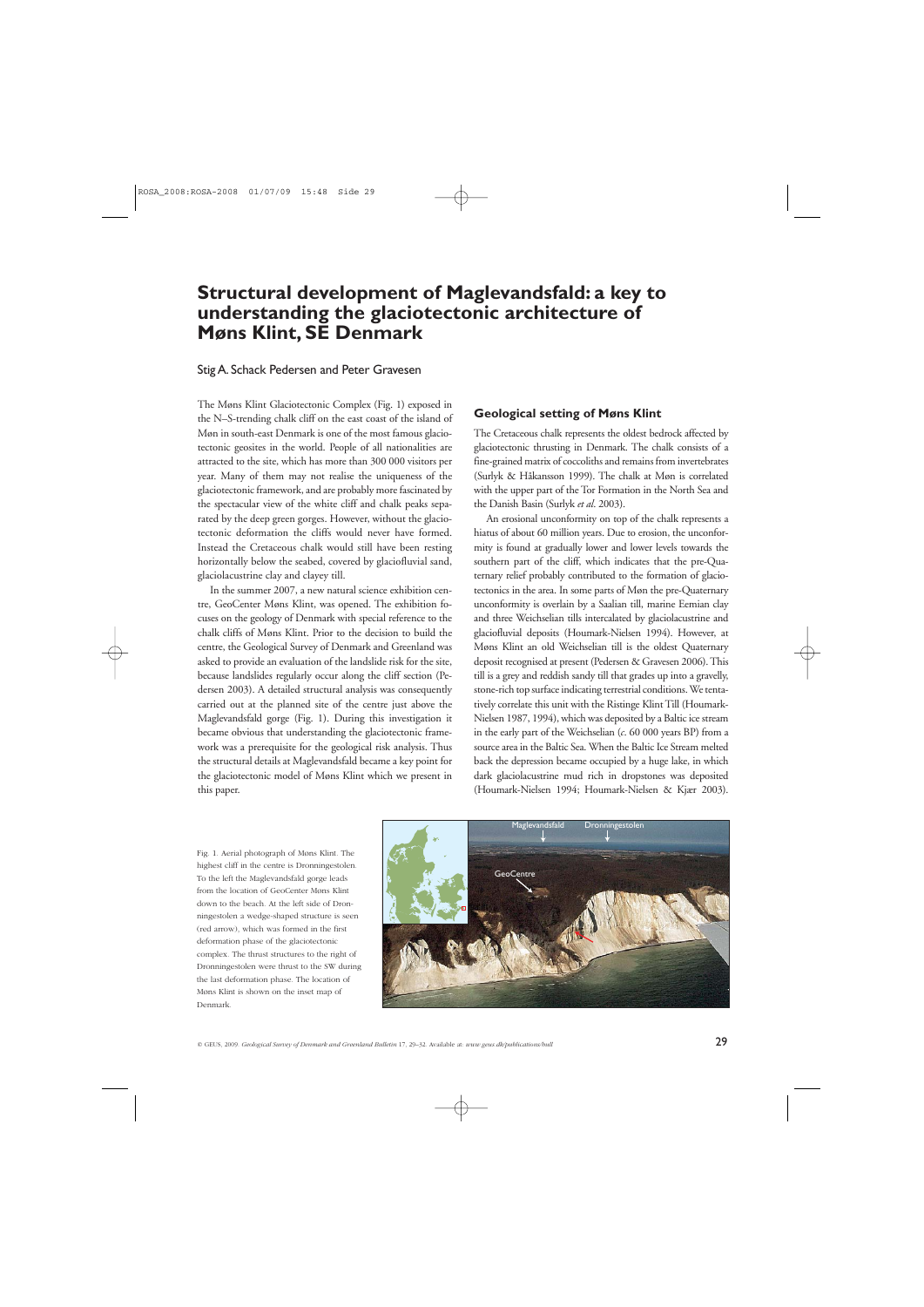

Fig. 2. Stratigraphical and structural framework of the southern imbricate fan at Møns Klint. The thickness of the lithological units is variable, and especially the glaciofluvial sand above the Mid Danish Till increases in thickness, where the sand was deposited in piggyback basins during the thrust-fault deformation. From Pedersen & Gravesen (2006).

The unit is informally called the elephant clay due to its characteristic erosion features. At the Late Weichselian glacial maximum the Swedish Ice advanced over the eastern part of the Danish Basin onto the Main Stationary Line depositing the Mid Danish Till on Møn (Fig. 2; Houmark-Nielsen 1987; Pedersen & Gravesen 2006).

At about 18 000 years BP the Young Baltic Ice Stream reached Møn (Houmark-Nielsen & Kjær 2003). The pressure from the ice was directed away from the central axis of the ice stream towards both north and south, where it thrust up the chalk sheets at Møns Klint. The glaciotectonic structures at Møns Klint can be divided into three architectural elements. In the southern part the thrust sheets form an imbricate fan with thrust faults striking E–W, in the central part the structures form an antiformal stack, and farthest to the north the thrust sheets dip gently to the south in the foreland regime of the thrust deformation (Fig. 3; Pedersen 2000). Towards the end of the Weichselian the Scandinavian ice sheet melted back. However, a readvance from southern Sweden reached Møn from eastnorth-east at a time between 17 000 and 15 000 years BP, which was responsible for superimposed deformation of the glaciotectonic complex (Pedersen 2000).

# **Photogrammetric mapping and a borehole investigation**

A 3-D terrain model of the area was developed for the risk evaluation. The data for the model were provided by a photogrammetric survey and a digital model was constructed, in which the trace of the glacial deposits, interbedded between the unconformity on top of the chalk and the base of an over-

thrust chalk sheet, was positioned (Fig. 4). In addition, a borehole was drilled to investigate whether karst cavities or an unforeseen thrust-fault zone with dip towards the cliff and beach were present. If a fault zone exists below the location it could be a candidate for a landslip similar to the one that destroyed the Store Taler chalk peak in January 2007 (Fig. 5). The borehole was placed on top of the cliff 100 m above sea level close to the old Hotel Store Klint (Fig. 6). The uppermost 16.3 m consist of glacial sediments resting upon the chalk unconformally. The oldest unit in the glacial succession is a 1 m thick till that is correlated with the Ristinge Klint Till. This formation is overlain by 2.3 m glaciolacustrine mud, which grades into the nearly 2 m thick Mid Danish Till. A 7.7 m thick unit of glaciofluvial sand and gravel overlies the Mid Danish Till; the upper part of the glacial succession is a 3.5 m thick, sandy till that was deposited by the Young Baltic Ice. Below the unconformity the drilling penetrated 48 m of Cretaceous chalk, after which the drilling was



Fig. 3. Principal structural framework of the Møns Klint Glaciotectonic Complex. Blue: chalk; brown and orange: Quaternary deposits. Red lines outline the thrust faults. To the south the E–W-trending ridges represent an imbricate fan, and in the central part an antiformal stack is responsible for the formation of Dronningestolen. Two principal sketches of the structures are shown in the top left corner. In the distal part of the complex to the north a gently dipping imbricate fan was formed in the nearforeland regime. The structures from the distal regime to Maglevandsfald were strongly affected by superimposed deformation caused by a readvance of ice from Skåne. After Pedersen (2000).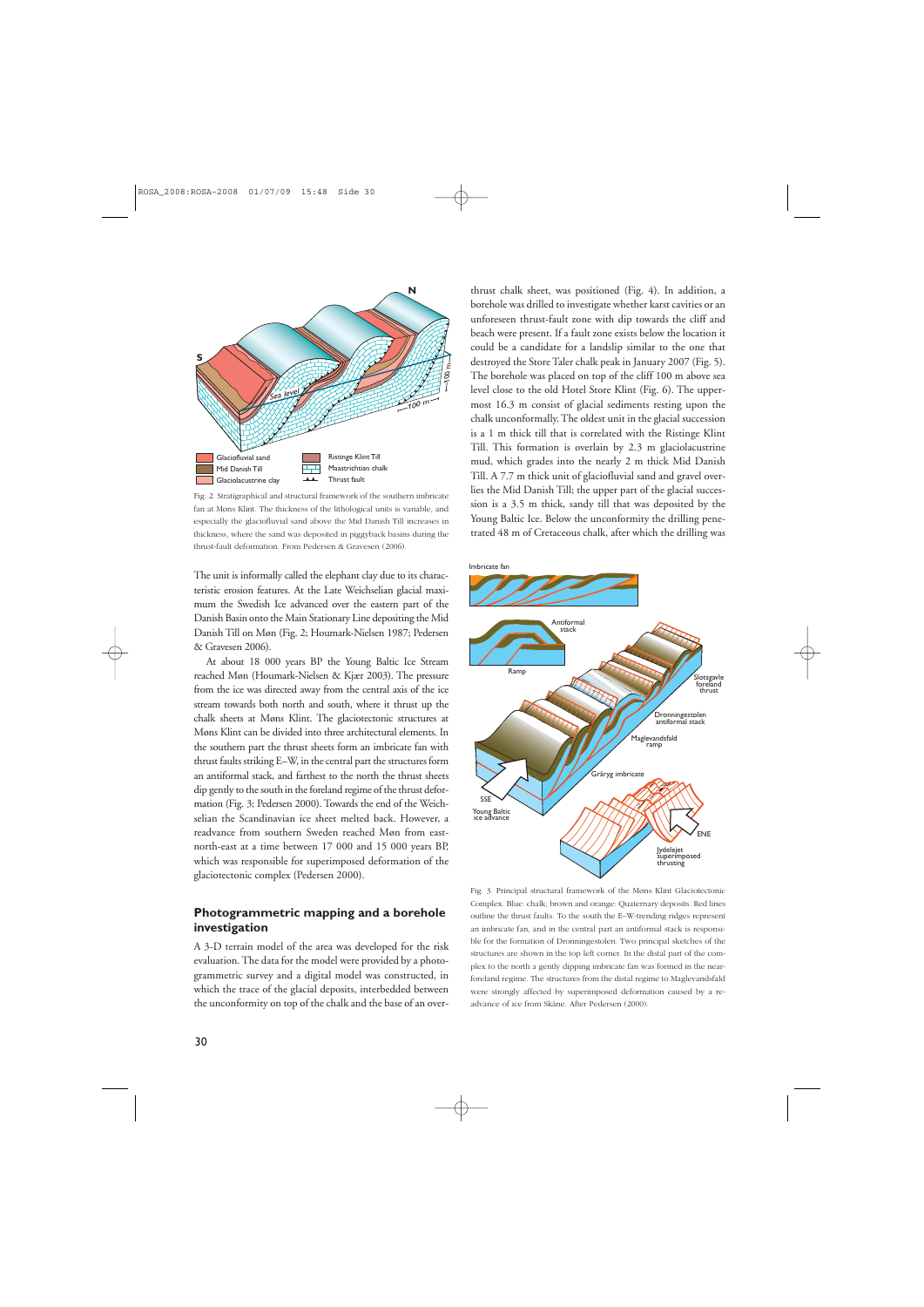

Fig. 5. The landslide at Store Taler took place at the end of January 2007. A volume of more than 100 000  $m<sup>3</sup>$  was displaced along an inherited thrust-fault surface formed during the last phase of deformation at Møns Klint. Store Taler is located in the northern part of Møns Klint.

Fig. 4. 3-D model of the Maglevandsfald gorge. The position of the exploratory borehole DGU 228.84 is indicated with a dot, located between the exhibition centre and the old hotel. The upper and lower boundaries of the glacial succession are shown with a brown line. Contour interval 10 m.

unfortunately stopped for logistic reasons. It would have been perfect if the borehole had reached the level of the lower thrust fault and the underlying glacial succession. However, the data demonstrate that neither a karst cavity nor an eastward dipping thrust-fault zone was present.

# **Thrust-fault tectonics and superimposed deformation**

The structures in the Møns Klint Glaciotectonic Complex are directly comparable to structures in thin-skinned thrustfault belts formed by gravity spreading (Pedersen 2005). The geomorphological expression of a mountain range is clearly seen in the parallel-ridged landscape of Høje Møn (the eastern, hilly part of Møn). For detailed structural analysis five cross-sections were constructed across the Maglevandsfald (Figs 6, 7). The data for the cross-sections were taken from the photogrammetric survey combined with a structural investigation of the cliff section immediately south of Maglevandsfald. In the cross-sections two horizons of glacial successions are shown (Fig. 7). The lower glacial horizon rests on the unconformity on top of the chalk. The top of the glacial deposits is bordered by a thrust fault, where the base of the chalk sheet can be classified as a hanging-wall flat related to the earliest glaciotectonic deformation. Farther to the south this flat can be followed into a hanging-wall ramp, which dips into the subsurface below the beach. This ramp strikes E–W, indicating that it is part of the antiformal stack structure (Fig. 3). As the décollement zone must be situated at the base of the chalk unit, which in Fig. 7 can be seen to be about 60 m thick, the depth to this zone must be of similar magnitude, probably about 75 m below sea level. Therefore the chalk below the lower glacial unit is also interpreted as a thrust sheet lifted up from the décollement zone.

The lower glacial unit is folded in a SW-verging overturned structure, which has been deformed by the second glaciotectonic event. The structure is partly hidden by soil and vegetation in the Maglevandsfald gorge, but the upper limb of the structure is exposed at the cliff edge of Maglevandsnakken (Fig. 7), where the unit continues into the wedge-shaped feature in the southern part of the Dronningestolen cliff section (Fig. 1). The wedge-shaped feature was formed during the foreland-dipping thrusting of the antiformal stack (compare with Fig. 3). The thrust-fault flat



Fig. 6. The Maglevandsfald area with location of the exploratory borehole mentioned in the text and the cross-sections applied in the structural analysis.